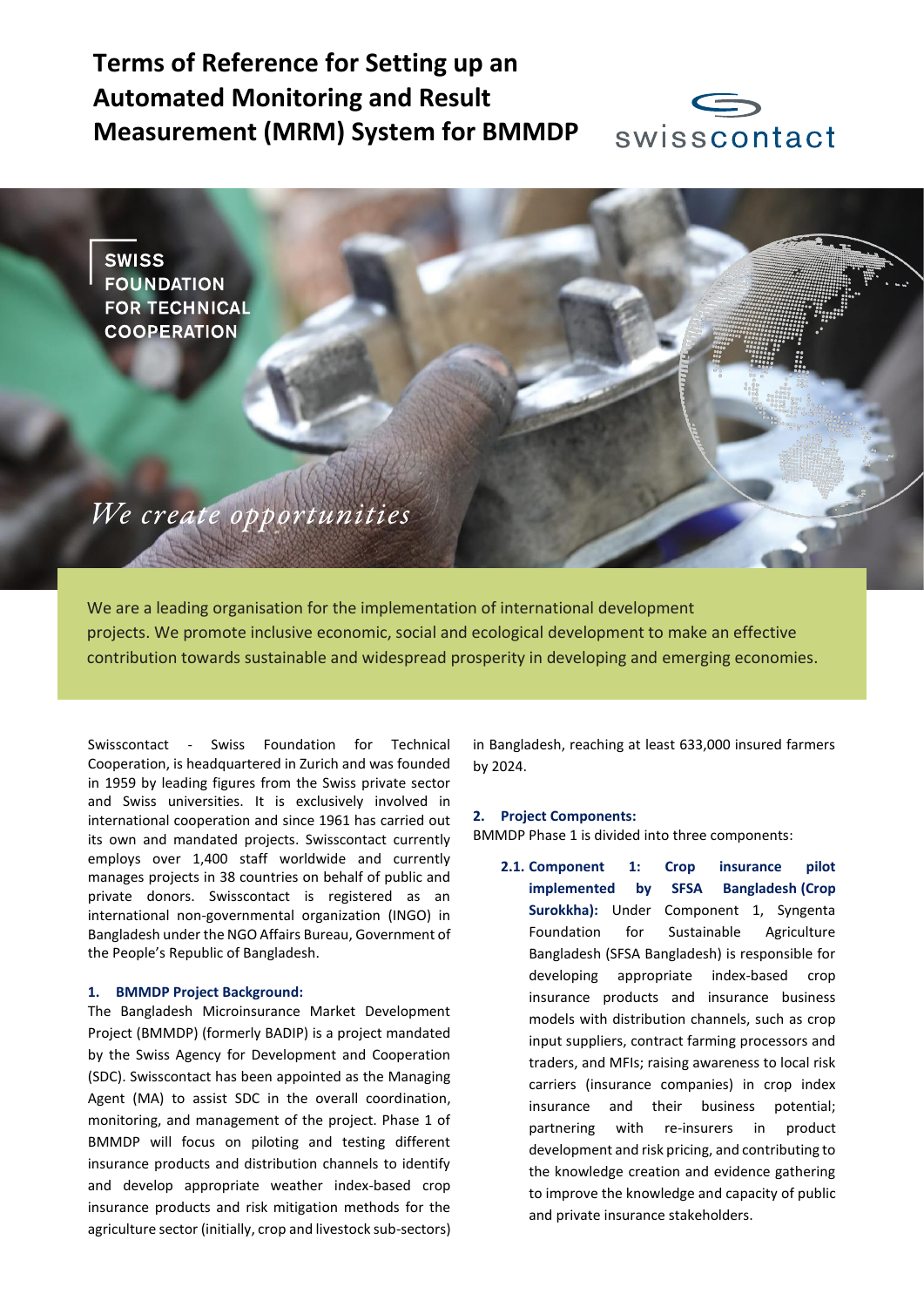- **2.2. Component 2: Livestock risk mitigation pilot implemented by PKSF (Livestock Surokkha):** Under Component 2, Palli Karma Sahayak Foundation (PKSF) is expected to expand and diversify the livestock mortality insurance operations by the better performing partner organizations (PO) and assess the commercial viability of its evolving social insurance business model. BMMDP will facilitate PKSF in institutionalizing its livestock insurance scheme by operationalizing its insurance unit, building the capacity of PKSF and its PO in scaling up beeffattening mortality insurance operations, and diversifying into dairy cows, goats, and poultry. The POs will offer veterinarian services and livestock management and financial literacy training to their clients to reduce risks to make livestock insurance affordable.
- **2.3. Component 3: Capacity Building of Insurance Sector Stakeholders in Bangladesh (Surokkha):** Under Component 3, the MA of BMMDP will complement the existing donor and project interventions on crop and livestock insurance. The intention is to gather and disseminate knowledge through various means such as implementing an innovative intervention, doing research, and sharing the gained knowledge through components 1 and 2.

The Monitoring and Results Measurement (MRM) Manual and system primarily deals with components 1 and 2; while component 3 will contribute to knowledge management and capitalization/anchoring

### **3. MRM and Its Requirements for Project Activities**

.

The MRM Team will monitor components 1 & 2 and will assist the social insurance operators SFSA and PKSF in meeting fully and in time all output- and outcome-based reporting requirements set by the Swiss Development Corporation (SDC). The MRM team of BMMDP is responsible for preparing outcome reports for SDC, leading results measurement studies, notably on the value-added of insurance and risk reduction services for smallholder farmers according to SDC's evaluation methodologies and preparing case studies as inputs for the knowledge sharing workshops organized under component 3.

The MRM requirements are outlined in detail below:

- Planning monitoring & evaluating and documenting project interventions, supporting the preparation of partnership strategies, concept notes, and intervention plans
- Support implementation of activities on the ground and support from the MRM Manager on strategic decision-making based on ground realities, ensure that the project delivers all desired targets on time and with quality
- Establish and operationalize a performance management framework for monitoring and overseeing various project components in coordination with the implementing partners
- Develop and operationalize results chain, monitoring, and results in measurement plan with partner organizations

# **3. Current Structure of Data Collection and Reporting Method:**

- **i.** For a better understanding of the data collection chain, we have discussed the structure under component-2. However, note that all the project components have a similar kind of reporting structure. System specifications thus remain consistent for all components involved.
- **ii.** Under Component-2 of the Project, the Implementing Partner, Palli Karma Sahayak Foundation (PKSF) has 15 Partner Organizations (POs), and these POs have 325 branches spread out all over the country.
- **iii.** The sales representatives from all 325 branch offices collect raw primary data and do a manual input in Excel, which is then collected by their respective PO Head Offices, and the files are consolidated.
- **iv.** The 15 POs then send out the consolidated files (after data validation) to PKSF where all the consolidated Excel files are maintained according to POs and their respective regions. The data file is then sent for the second round of validation before it comes to the Managing Agent, Swisscontact.
- v. BMMDP, Swisscontact then uses the data files for analysis and reporting purposes.

# **5. Objective of Automation and Operationalizing the MRM System**

The primary objective for modification of the MRM system is to enhance '**ease of data collection and representation**, **ease of data analysis, sharing and a dashboard for different stakeholders involved.'** The objective of this assignment is to improve and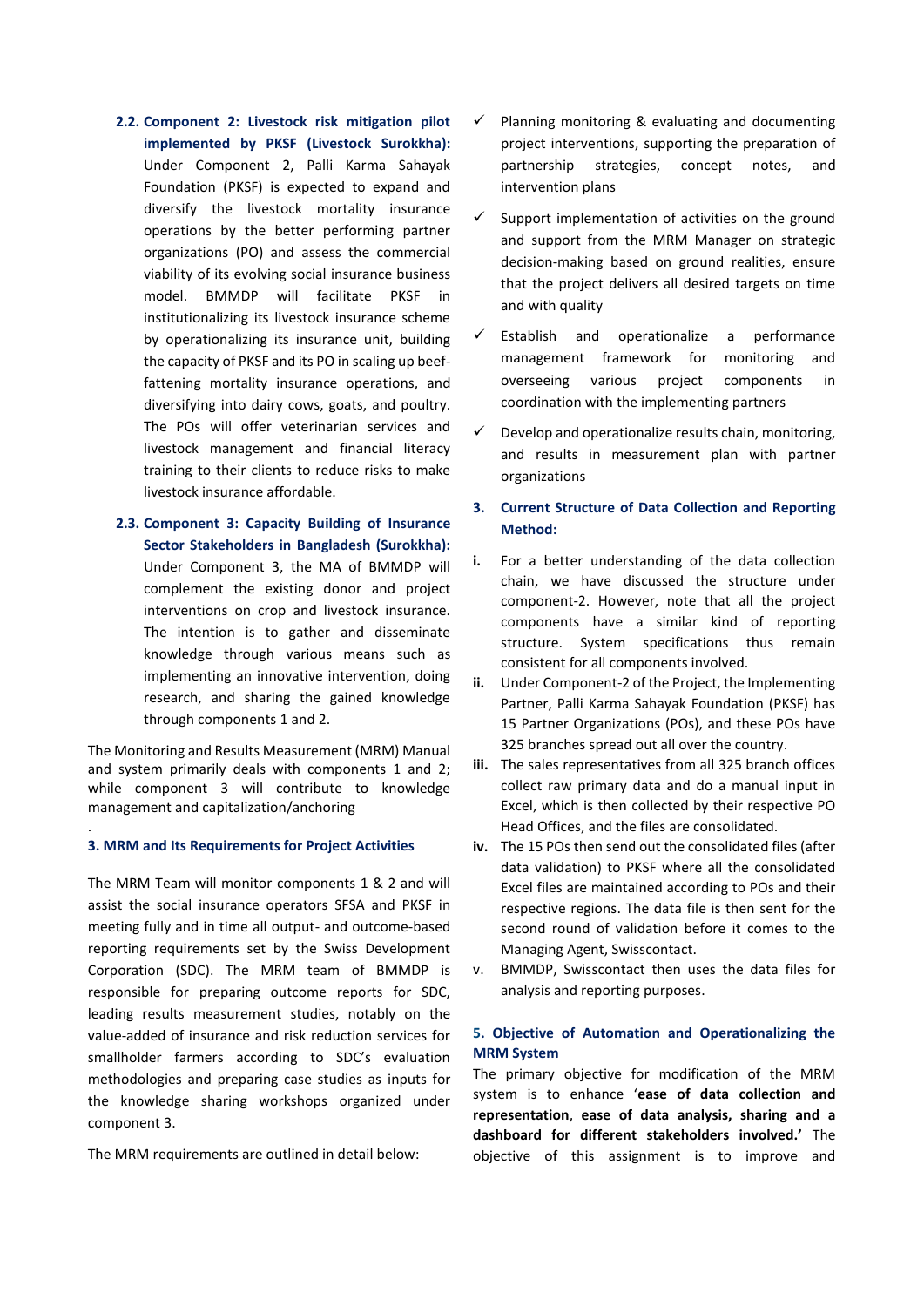operationalize the already developed Monitoring and Result Measurement (MRM) System.

Based on the project activities and the huge number of datasets it entails, the MRM system needs an interface that should do the following:

- ✓ Be User-friendly
- ✓ Less time-consuming
- $\checkmark$  Speed up the data-entry process by field-level users and BMMDP partners
- ✓ Better representation of data
- $\checkmark$  Easy for the Managing Agent to oversee the project activities at PO levels and Partner levels

The IT consultant is expected to improve the existing data recording system to assess impacts generated by the project interventions more effectively and in a timely manner. Moreover, the system should enable the

Managing Agent (MA) to carry out planning, analysis, and reporting activities in an efficient manner.

### **6. MRM System Improvement and Operationalization**

The partner IT company is expected to develop a fully automated MRM data aggregation system, keeping in mind that a whole new app and/or system development should only be the last resort to fulfill the belowmentioned requirements.

Rather, the partner IT company is expected to bring ease of data collection to the already existing Excel-File based data entry system (without having to replace Excel-Files) and further improve data consolidation for timely data sharing and efficient analysis which can be represented on a dashboard and ability to use it for analysis and planning.

The table below illustrates the current functionality (As-Is) of the data entry and reporting system, along with expectations from the new system:

# Table 1

| SL<br>No. | <b>Functionality</b> | <b>Description</b>                                                                                                                                                                                                                                                                                                                                                                                                                                                                                                                                                                                                                                                                                                                                                                                                                                                                                                                                                                                                                                                                                  |
|-----------|----------------------|-----------------------------------------------------------------------------------------------------------------------------------------------------------------------------------------------------------------------------------------------------------------------------------------------------------------------------------------------------------------------------------------------------------------------------------------------------------------------------------------------------------------------------------------------------------------------------------------------------------------------------------------------------------------------------------------------------------------------------------------------------------------------------------------------------------------------------------------------------------------------------------------------------------------------------------------------------------------------------------------------------------------------------------------------------------------------------------------------------|
| 6.1.      | <b>Data Entry</b>    | The first round of data is entered by field officers in each of the Partner Organizations<br>⋗<br>(POs).<br>$\triangleright$ The POs then send over excel files to their Head Offices, which are then compiled and sent<br>over to our Partners (Syngenta/PKSF) after validating the data.<br>Lastly, the data is shared with the MA by Partners every 3 months/ six months.<br>➤<br><b>Expectations from the new system:</b><br>The PO level data collection should have more ease, quicker and timely data input with<br>continued use of Excel in an innovative way like voice or handwriting recognition or similar<br>feasible technologies.<br>The Managing Agent should be able to oversee the overall project activities and<br>performance of all the branch offices with regards to timely data entry into the system and<br>send out reminders about deadlines based on pre-defined time benchmarks. An escalation<br>process for laggers who data input within the stipulated time cannot do should be identified<br>by the system and reminders from the MA should go out accordingly. |

| 6.2. | Data<br><b>Consolidation</b> | The first round of data consolidation is done by PO Head Offices, and a second round of<br>consolidation is done by BMMDP Partners (PKSF/Syngenta) before finally sending it to<br>MA.                                                                                                          |  |
|------|------------------------------|-------------------------------------------------------------------------------------------------------------------------------------------------------------------------------------------------------------------------------------------------------------------------------------------------|--|
|      |                              | <b>Expectations from the new system:</b><br>The system should be able to prepare a consolidated database where data (consolidated<br>✓<br>excel files) from the PO level is uploaded and is accessible to all relevant stakeholders,<br>including Partner Organizations and the Managing Agent. |  |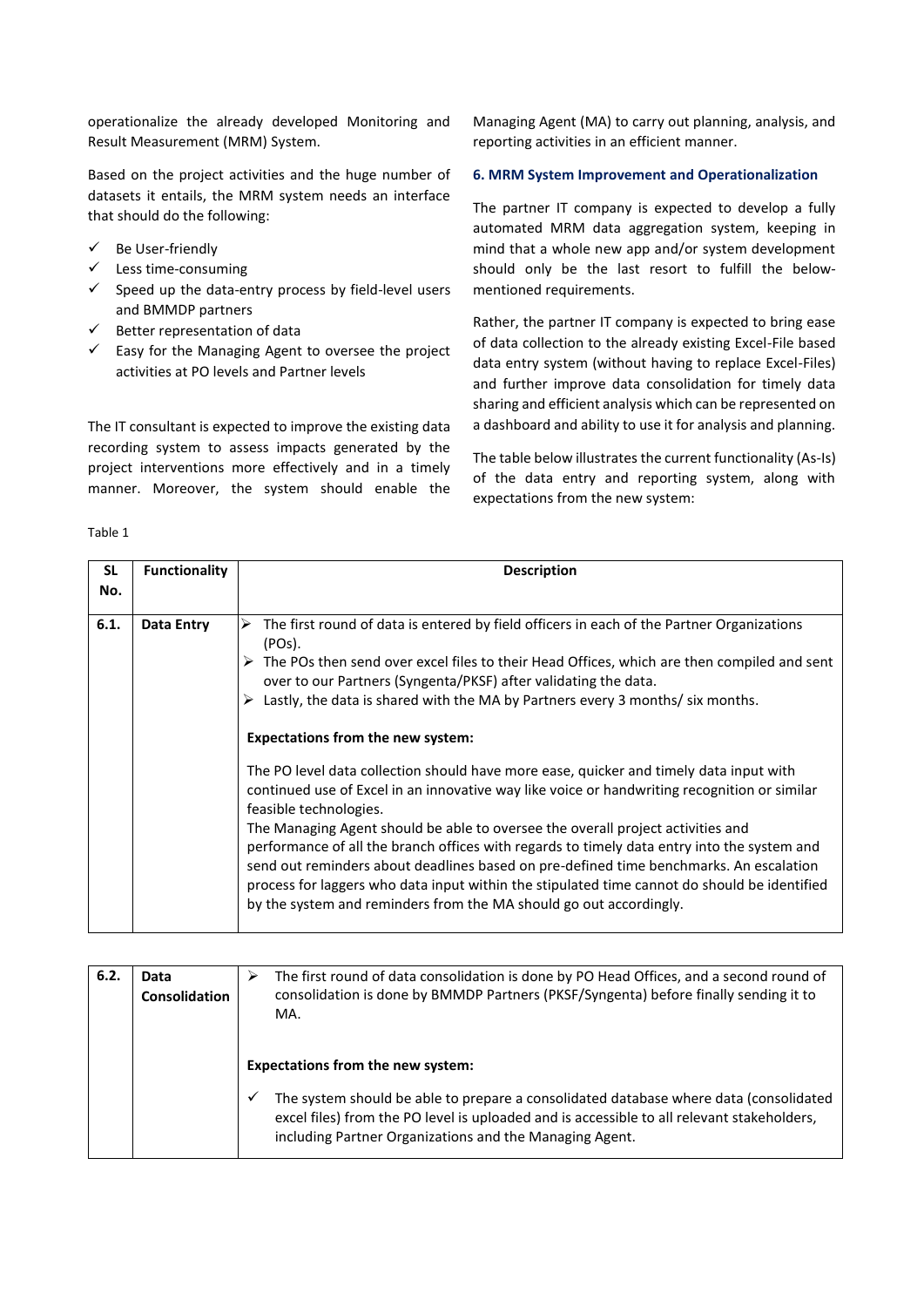| 6.3. | <b>Data Sharing</b><br>and<br><b>Validation</b> | ➤<br>Region-wise POs share data with their respective Head Offices. Head Offices then<br>validate this data and send it over to their main Partner Organization (PKSF/Syngenta)<br>where the second round of data validation takes place.<br>➤<br>The Partners then send over these data files to the MA, who then validates the data by<br>hiring an external consultant. |  |  |
|------|-------------------------------------------------|----------------------------------------------------------------------------------------------------------------------------------------------------------------------------------------------------------------------------------------------------------------------------------------------------------------------------------------------------------------------------|--|--|
|      |                                                 | <b>Expectations from the new system:</b>                                                                                                                                                                                                                                                                                                                                   |  |  |
|      |                                                 | The system should have the ability to have a dynamic dashboard for each stakeholder<br>✓<br>involved where consolidated data files are uploaded and depicted against pre-defined<br>criteria using interactive graphics and made accessible to pre-identified stakeholders.                                                                                                |  |  |
| 6.4. | Analysis and<br>Reporting                       | ➤<br>The Managing Agent receives the data files as well as a technical report containing<br>information on log-frame indicators from the Partners.<br>➤<br>Log Frame Indicators are a set of indicators that are reported by the MA to assess the<br>overall project's impact from one semester to the other, also used to capture annual<br>changes.                      |  |  |
|      |                                                 | <b>Expectations from the new system:</b>                                                                                                                                                                                                                                                                                                                                   |  |  |
|      |                                                 | The Partners should be able to report key indicators on the system which should be<br>✓<br>reflected on the dashboard for the ease of analysis, planning, and reporting by MA.                                                                                                                                                                                             |  |  |

# **7. ADDITIONAL REQUIREMENTS:**

- 7.1. Consult with the IT departments of partner organizations listed above to understand the requirements for MRM for the BMMDP Project.
- 7.2. Test run of the system with Swisscontact and their partners before Pilot Go-Live and full Scale-Up.
- 7.3. Work in close association with the BMMDP project team and partner organization teams during all phases of MRM system development.
- 7.4. The new system shall optimize current data collection focusing on the objectives mentioned above and propose automation that is feasible to implement in both rural and urban parts of the country to increase transparency and the efficiency of MRM activities.
- 7.5. The project shall follow a systematic blended SCRUM and Waterfall project management approach. A

broad project activity list along with a timeline can be found in the table below and the applying company shall send a proposal not longer than 15 pages only if the estimated time to complete the project lies within the defined project time limit. Please see further details below.

| Sl. no       | Particular                             | Time           | Remarks                                                                                                                                                      |
|--------------|----------------------------------------|----------------|--------------------------------------------------------------------------------------------------------------------------------------------------------------|
| $\mathbf{1}$ | Request for<br>proposal                | 10 May<br>2022 | To be published on both national and international procurement<br>platforms                                                                                  |
| 2            | Deadline for<br>proposal<br>submission | 29 May<br>2022 | Incoming proposals should have at least two scenarios on how to<br>automate the current MRM process along with detailed Gantt chart of<br>project activities |

Table 2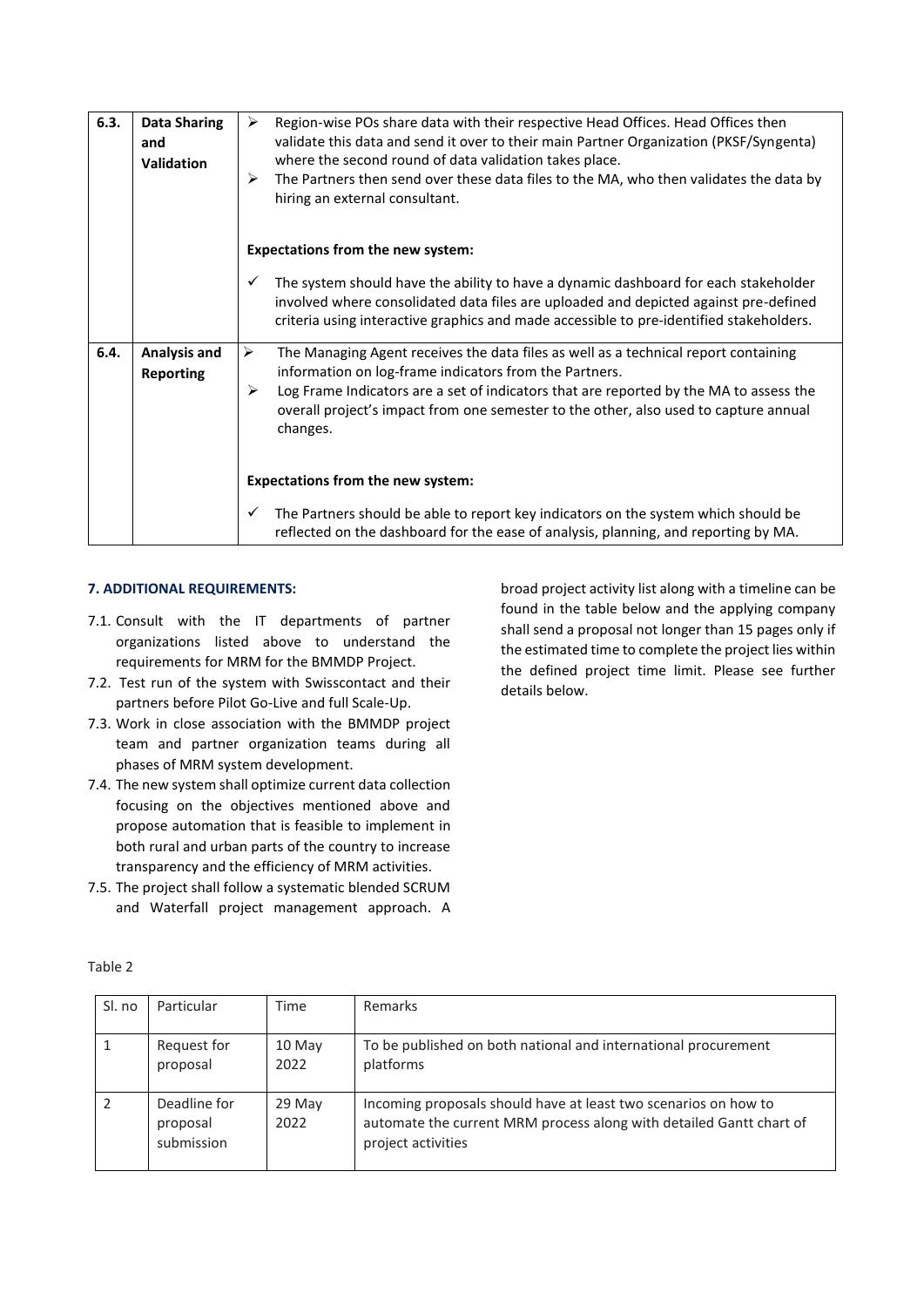| 3              | Proposal<br>Review and<br>communication<br>with shortlisted<br>companies for<br>presentation                            | 12 June<br>2022                  | Shortlisted companies shall also be receiving a presentation template to<br>present their scenarios in brief. |
|----------------|-------------------------------------------------------------------------------------------------------------------------|----------------------------------|---------------------------------------------------------------------------------------------------------------|
| $\overline{4}$ | Evaluation and<br>Selection round                                                                                       | 15 and 16<br>June                | Online presentation and Question and Answer session with shortlisted<br>companies.                            |
| 5              | Final<br>Negotiation                                                                                                    | 21 and 22<br>June                | The contract will be awarded post negotiation                                                                 |
| 6              | Project Kick-Off<br>Workshop (day<br>long) with<br>internal<br>stakeholders<br>and project<br>team of the IT<br>company | Either 28<br>or 29 June          | To be held in Dhaka                                                                                           |
| $\overline{7}$ | Onboarding of<br>IT company and<br>detailed<br>requirements<br>engineering                                              | $03$ July $-$<br>31 July         | Deliverable - Requirements Sign Off                                                                           |
| 8              | Desk Research,<br>programming<br>iterations and<br>prototyping                                                          | 1 August -<br>21 August          | Deliverable - Demo of To-Be solution to Swisscontact                                                          |
| $\mathsf g$    | To-Be approval<br>by internal<br>stakeholders                                                                           | 28 August                        | Deliverable - To be sign off                                                                                  |
| 10             | User<br>Acceptance<br>Testing and<br>Training for<br>Pilot<br>Implementation                                            | 04 Sept $-$<br>18<br>September   | Deliverable - Testing plan and Training Report                                                                |
| 11             | Trials at pilot<br>implementation<br>sites together<br>with internal<br>and external<br>stakeholders                    | $21$ Sept $-$<br>28<br>September | Deliverable - Trial session summary and lessons learnt                                                        |
| 12             | Rework on<br>lessons learnt<br>and further<br>programming                                                               | $28$ Sept $-$<br>09 October      | Deliverable - The new To-Be solution                                                                          |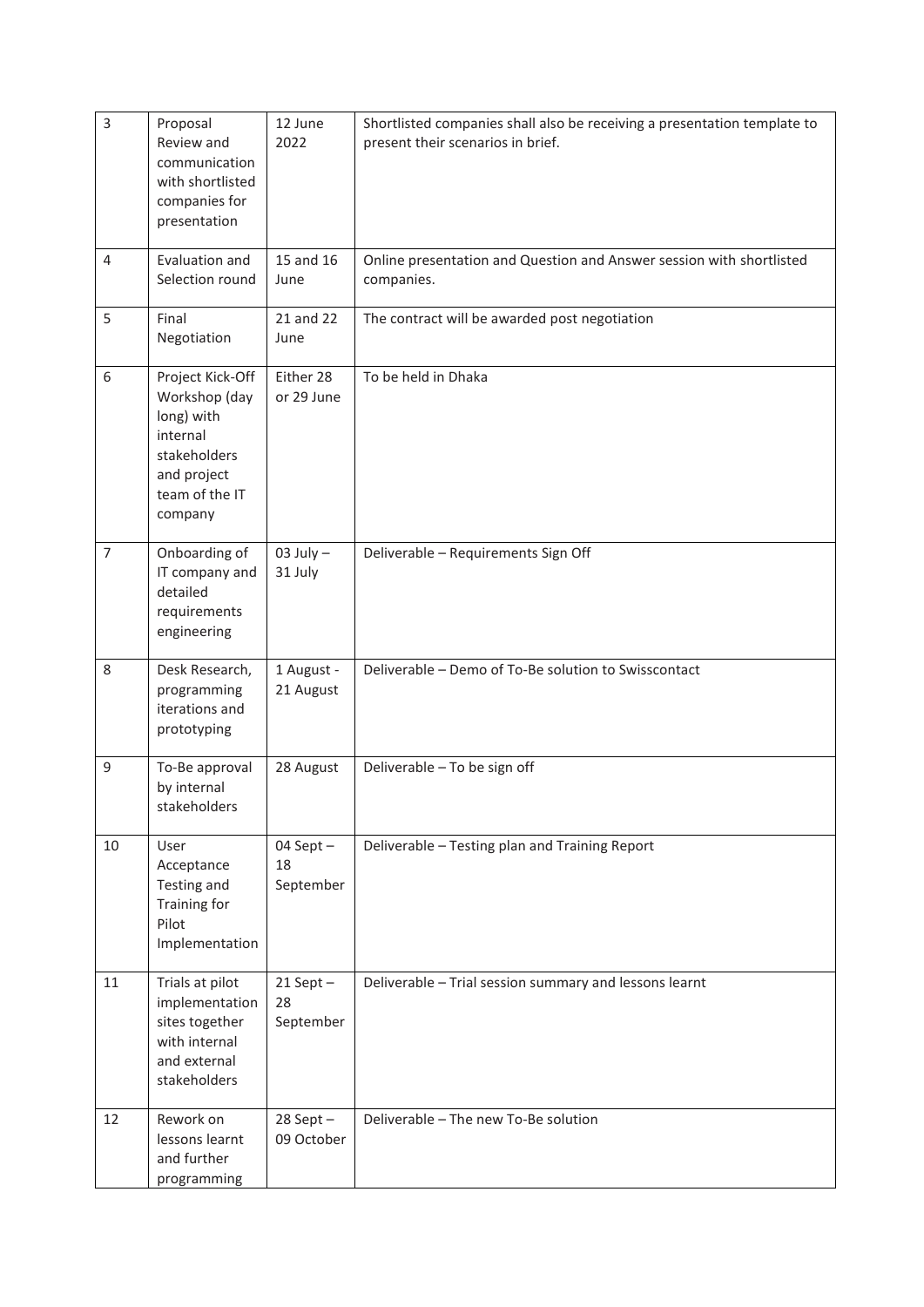|    | iterations and<br>testing                               |                                 |                                                                                                                   |
|----|---------------------------------------------------------|---------------------------------|-------------------------------------------------------------------------------------------------------------------|
| 13 | Pre-Go-Live<br>activities                               | 09 October<br>$-22$<br>October  | Deliverable - Solution delivery plan and terms of Service Level<br>Agreement                                      |
| 14 | Go-Live (Pilot)                                         | 23.10.2022                      | Deliverable - on time Go-Live                                                                                     |
| 15 | Post Go live<br>Phase                                   | 23 October<br>$-13$<br>November | Deliverable - "Post Go-Live User Acceptance report on pre-defined<br>parameters"<br>And<br>Customer Support - SLA |
| 16 | Project Scale -<br>Up planning<br>and iterations        | $13$ Nov $-$<br>11<br>December  | Deliverable - To - Be solution for scale up                                                                       |
| 17 | Testing and<br>Trail of Scale -<br>Up To-Be<br>Solution | 18<br>December<br>$-08$ Jan     | Deliverable - Trial Plan and Trial Report                                                                         |
| 18 | Pre-GO Live<br>(Full Version)                           | 22.01.2023                      | Deliverable - on time Go-Live                                                                                     |
| 19 | Post Go Live<br>Phase                                   | $22$ Jan $-12$<br>Feb           | Deliverable - User acceptance report based on pre-defined parameters                                              |
| 20 | <b>Project Closing</b><br>Phase                         | $12$ Feb $-$<br>12 March        | Deliverable - Lessons Learnt Report                                                                               |

# **Requirements**

The consultant should meet the following qualifications:

- At least 10 years of experience in various kinds of Results Measurement Software Development.
- Familiarity with the financial sector, preferably with the insurance/microinsurance sector.
- Familiarity with Agriculture and livestock sector work would be regarded as an added advantage.
- Proven track record of completing similar assignments.
- Ability to work under pressure and meet deadlines.

# **Proposal submission requirements**

All bidding consultants are required to submit the following:

• A technical proposal (Maximum 5 pages) showing understanding of the assignment, proposed project methodology, assessment tools, timeline with activity plan and deliverables, key staff/consultant profiles, roles, and individual time to be spent in the assignment.